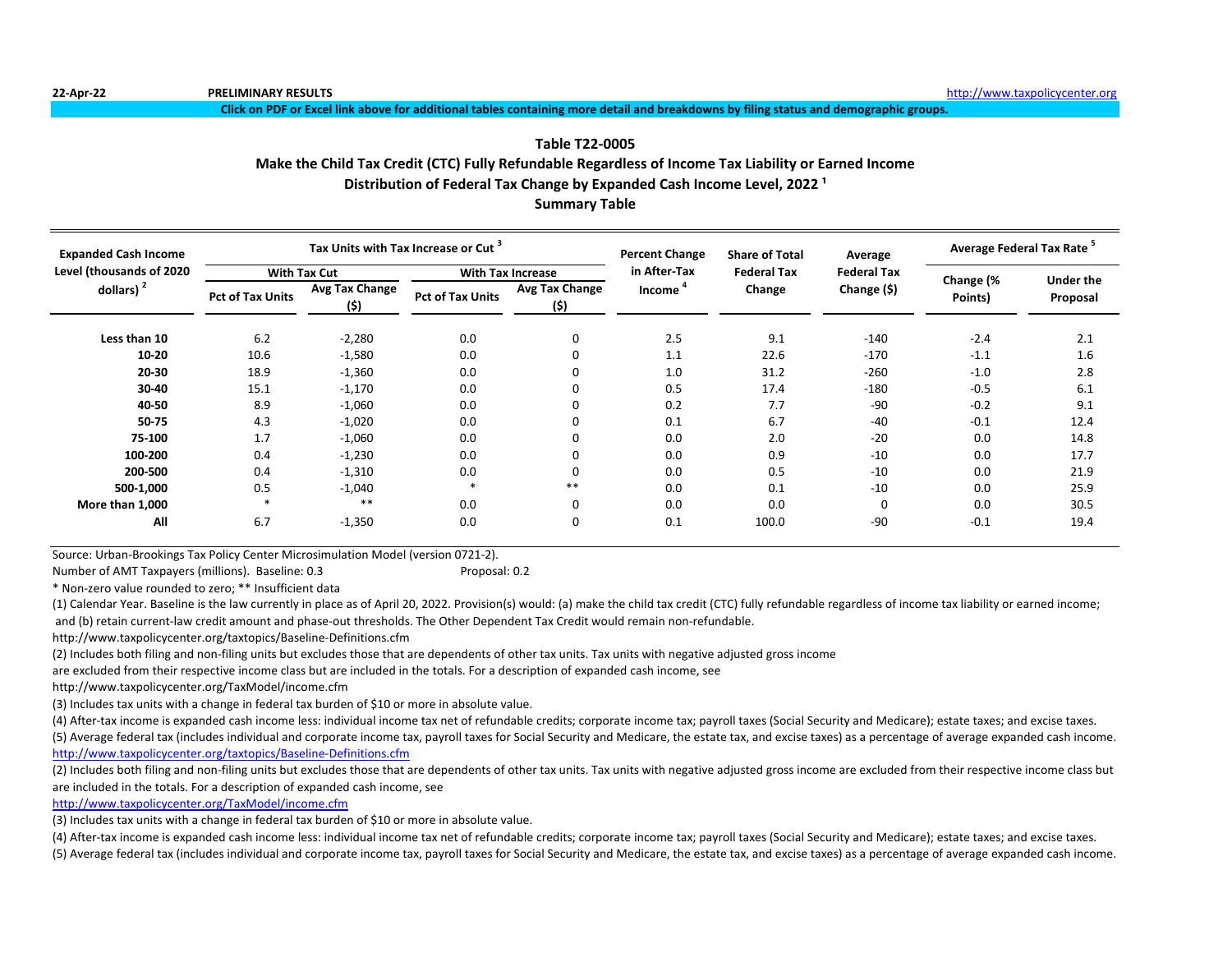### **Make the Child Tax Credit (CTC) Fully Refundable Regardless of Income Tax Liability or Earned Income Table T22-0005** Distribution of Federal Tax Change by Expanded Cash Income Level, 2022<sup>1</sup> **Detail Table**

| <b>Expanded Cash Income</b><br>Level (thousands of 2020 | Percent of Tax Units <sup>3</sup> |                             | <b>Percent Change</b><br>in After-Tax | <b>Share of Total</b><br><b>Federal Tax</b> |                | <b>Average Federal Tax Change</b> | <b>Share of Federal Taxes</b> |                       | Average Federal Tax Rate <sup>6</sup> |                              |
|---------------------------------------------------------|-----------------------------------|-----------------------------|---------------------------------------|---------------------------------------------|----------------|-----------------------------------|-------------------------------|-----------------------|---------------------------------------|------------------------------|
| dollars) <sup>2</sup>                                   | With Tax cut                      | <b>With Tax</b><br>Increase | Income                                | Change                                      | <b>Dollars</b> | Percent <sup>3</sup>              | Change (%<br>Points)          | Under the<br>Proposal | Change (%<br>Points)                  | <b>Under the</b><br>Proposal |
| Less than 10                                            | 6.2                               | 0.0                         | 2.5                                   | 9.1                                         | $-140$         | $-53.4$                           | 0.0                           | 0.0                   | $-2.4$                                | 2.1                          |
| 10-20                                                   | 10.6                              | 0.0                         | 1.1                                   | 22.6                                        | $-170$         | $-39.4$                           | $-0.1$                        | 0.2                   | $-1.1$                                | 1.6                          |
| 20-30                                                   | 18.9                              | 0.0                         | 1.0                                   | 31.2                                        | $-260$         | $-25.6$                           | $-0.1$                        | 0.4                   | $-1.0$                                | 2.8                          |
| 30-40                                                   | 15.1                              | 0.0                         | 0.5                                   | 17.4                                        | $-180$         | $-7.2$                            | $-0.1$                        | 0.9                   | $-0.5$                                | 6.1                          |
| 40-50                                                   | 8.9                               | 0.0                         | 0.2                                   | 7.7                                         | $-90$          | $-2.2$                            | 0.0                           | 1.5                   | $-0.2$                                | 9.1                          |
| 50-75                                                   | 4.3                               | 0.0                         | 0.1                                   | 6.7                                         | $-40$          | $-0.5$                            | 0.0                           | 5.1                   | $-0.1$                                | 12.4                         |
| 75-100                                                  | 1.7                               | 0.0                         | 0.0                                   | 2.0                                         | $-20$          | $-0.1$                            | 0.0                           | 6.3                   | 0.0                                   | 14.8                         |
| 100-200                                                 | 0.4                               | 0.0                         | 0.0                                   | 0.9                                         | $-10$          | 0.0                               | 0.1                           | 21.9                  | 0.0                                   | 17.7                         |
| 200-500                                                 | 0.4                               | 0.0                         | 0.0                                   | 0.5                                         | $-10$          | 0.0                               | 0.1                           | 28.6                  | 0.0                                   | 21.9                         |
| 500-1.000                                               | 0.5                               | *                           | 0.0                                   | 0.1                                         | $-10$          | 0.0                               | 0.0                           | 10.5                  | 0.0                                   | 25.9                         |
| More than 1.000                                         | *                                 | 0.0                         | 0.0                                   | 0.0                                         | $\Omega$       | 0.0                               | 0.1                           | 24.4                  | 0.0                                   | 30.5                         |
| All                                                     | 6.7                               | 0.0                         | 0.1                                   | 100.0                                       | $-90$          | $-0.4$                            | 0.0                           | 100.0                 | $-0.1$                                | 19.4                         |

# **Baseline Distribution of Income and Federal Taxes**

## by Expanded Cash Income Level, 2022<sup>1</sup>

| <b>Expanded Cash Income</b><br>Level (thousands of 2019 | <b>Tax Units</b>             |                     | Pre-Tax Income    |                     | <b>Federal Tax Burden</b> |                         | After-Tax Income  |                     | Average<br><b>Federal Tax</b> |
|---------------------------------------------------------|------------------------------|---------------------|-------------------|---------------------|---------------------------|-------------------------|-------------------|---------------------|-------------------------------|
| dollars) <sup>2</sup>                                   | <b>Number</b><br>(thousands) | Percent of<br>Total | Average (dollars) | Percent of<br>Total | Average (dollars)         | <b>Percent of Total</b> | Average (dollars) | Percent of<br>Total | Rate                          |
| Less than 10                                            | 10,480                       | 5.8                 | 6.010             | 0.3                 | 270                       | 0.1                     | 5.740             | 0.4                 | 4.4                           |
| 10-20                                                   | 22,180                       | 12.4                | 15,920            | 1.8                 | 420                       | 0.2                     | 15.490            | 2.1                 | 2.7                           |
| 20-30                                                   | 19,840                       | 11.1                | 26,290            | 2.6                 | 1,000                     | 0.5                     | 25,290            | 3.1                 | 3.8                           |
| 30-40                                                   | 16,080                       | 9.0                 | 36.890            | 2.9                 | 2.440                     | 1.0                     | 34,440            | 3.4                 | 6.6                           |
| 40-50                                                   | 13,340                       | 7.4                 | 47,440            | 3.1                 | 4,390                     | 1.5                     | 43,050            | 3.5                 | 9.3                           |
| 50-75                                                   | 24,900                       | 13.9                | 65.490            | 8.1                 | 8,130                     | 5.1                     | 57,360            | 8.8                 | 12.4                          |
| 75-100                                                  | 18,160                       | 10.1                | 91.870            | 8.3                 | 13,570                    | 6.3                     | 78.300            | 8.8                 | 14.8                          |
| 100-200                                                 | 32.870                       | 18.3                | 148.340           | 24.1                | 26.200                    | 21.8                    | 122.150           | 24.7                | 17.7                          |
| 200-500                                                 | 16,970                       | 9.5                 | 302,100           | 25.4                | 66,220                    | 28.5                    | 235,880           | 24.6                | 21.9                          |
| 500-1.000                                               | 2,270                        | 1.3                 | 703.260           | 7.9                 | 181,920                   | 10.5                    | 521,340           | 7.3                 | 25.9                          |
| More than 1.000                                         | 940                          | 0.5                 | 3.345.750         | 15.5                | 1,021,690                 | 24.3                    | 2,324,070         | 13.4                | 30.5                          |
| All                                                     | ###########                  | 100.0               | 112.520           | 100.0               | 21,970                    | 100.0                   | 90,550            | 100.0               | 19.5                          |

Source: Urban-Brookings Tax Policy Center Microsimulation Model (version 0721-2).

Number of AMT Taxpayers (millions). Baseline: 0.3 Proposal: 0.2

\* Non-zero value rounded to zero; \*\* Insufficient data

(1) Calendar Year. Baseline is the law currently in place as of April 20, 2022. Provision(s) would: (a) make the child tax credit (CTC) fully refundable regardless of income tax liability or earned income; and (b) retain current-law credit amount and phase-out thresholds. The Other Dependent Tax Credit would remain non-refundable.

http://www.taxpolicycenter.org/taxtopics/Baseline-Definitions.cfm

(2) Includes both filing and non-filing units but excludes those that are dependents of other tax units. Tax units with negative adjusted gross income

are excluded from their respective income class but are included in the totals. For a description of expanded cash income, see

http://www.taxpolicycenter.org/TaxModel/income.cfm

(3) Includes tax units with a change in federal tax burden of \$10 or more in absolute value.

(4) After-tax income is expanded cash income less: individual income tax net of refundable credits; corporate income tax; payroll taxes (Social Security and Medicare); estate taxes; and excise taxes. (5) Average federal tax (includes individual and corporate income tax, payroll taxes for Social Security and Medicare, the estate tax, and excise taxes) as a percentage of average expanded cash income. <http://www.taxpolicycenter.org/taxtopics/Baseline-Definitions.cfm>

(2) Includes both filing and non-filing units but excludes those that are dependents of other tax units. Tax units with negative adjusted gross income are excluded from their respective income class but are included in the totals. For a description of expanded cash income, see

[http://www.taxpolicycent](http://www.taxpolicycenter.org/TaxModel/income.cfm)er.org/TaxModel/income.cfm

(3) Includes tax units with a change in federal tax burden of \$10 or more in absolute value.

(4) After-tax income is expanded cash income less: individual income tax net of refundable credits; corporate income tax; payroll taxes (Social Security and Medicare); estate tax; and excise taxes. (5) For income categories for which the baseline tax burden is negative, a positive percent change in average federal tax indicates a net increase in federal subsidies, and a negative percent change indicates a net decrease in federal subsidies.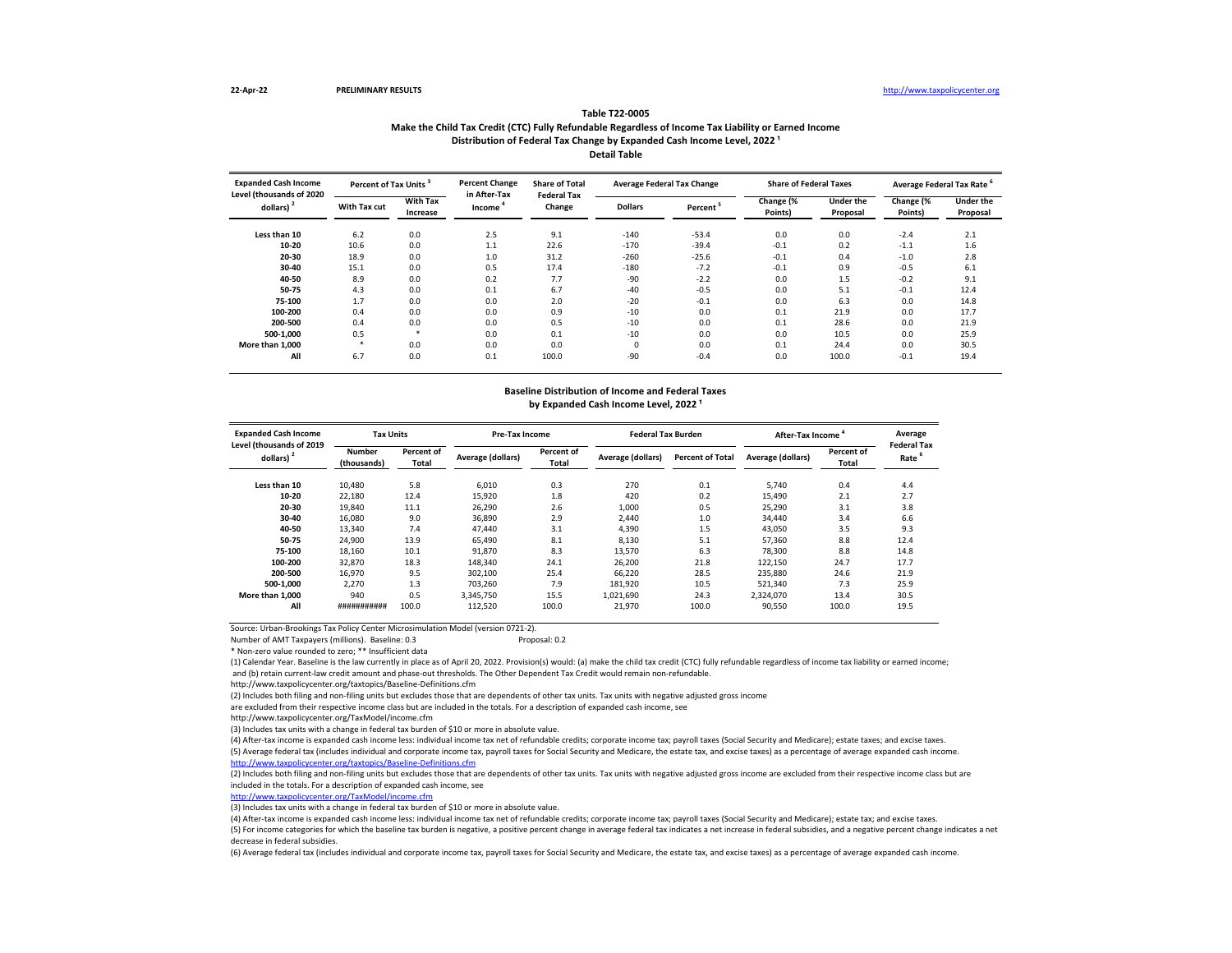### **Make the Child Tax Credit (CTC) Fully Refundable Regardless of Income Tax Liability or Earned Income Table T22-0005** Distribution of Federal Tax Change by Expanded Cash Income Level, 2022<sup>1</sup> **Detail Table - Single Tax Units**

| <b>Expanded Cash Income</b><br>Level (thousands of 2020 | Percent of Tax Units <sup>3</sup> |                             | <b>Percent Change</b><br>in After-Tax | <b>Share of Total</b><br><b>Federal Tax</b> |                | <b>Average Federal Tax Change</b> | <b>Share of Federal Taxes</b> |                       | Average Federal Tax Rate |                              |
|---------------------------------------------------------|-----------------------------------|-----------------------------|---------------------------------------|---------------------------------------------|----------------|-----------------------------------|-------------------------------|-----------------------|--------------------------|------------------------------|
| dollars) $2$                                            | With Tax cut                      | <b>With Tax</b><br>Increase | Income                                | Change                                      | <b>Dollars</b> | Percent                           | Change (%<br>Points)          | Under the<br>Proposal | Change (%<br>Points)     | <b>Under the</b><br>Proposal |
| Less than 10                                            | 2.5                               | 0.0                         | 0.9                                   | 25.3                                        | $-50$          | $-14.9$                           | $-0.1$                        | 0.3                   | $-0.9$                   | 5.0                          |
| 10-20                                                   | 3.3                               | 0.0                         | 0.2                                   | 34.9                                        | $-40$          | $-4.7$                            | $-0.1$                        | 1.3                   | $-0.2$                   | 4.7                          |
| 20-30                                                   | 3.5                               | 0.0                         | 0.2                                   | 29.9                                        | $-40$          | $-2.2$                            | $-0.1$                        | 2.5                   | $-0.2$                   | 7.5                          |
| 30-40                                                   | 1.5                               | 0.0                         | 0.0                                   | 5.3                                         | $-10$          | $-0.3$                            | 0.0                           | 3.5                   | 0.0                      | 10.2                         |
| 40-50                                                   | 0.4                               | 0.0                         | 0.0                                   | 1.7                                         | $\star$        | $-0.1$                            | 0.0                           | 4.4                   | 0.0                      | 12.0                         |
| 50-75                                                   | 0.1                               | 0.0                         | 0.0                                   | 1.8                                         | $\ast$         | 0.0                               | 0.0                           | 13.6                  | 0.0                      | 15.2                         |
| 75-100                                                  | *                                 | 0.0                         | 0.0                                   | 0.0                                         |                | 0.0                               | 0.0                           | 13.8                  | 0.0                      | 18.5                         |
| 100-200                                                 |                                   | 0.0                         | 0.0                                   | 0.1                                         | 0              | 0.0                               | 0.1                           | 27.2                  | 0.0                      | 21.5                         |
| 200-500                                                 | 0.0                               | 0.0                         | 0.0                                   | 0.0                                         | $\Omega$       | 0.0                               | 0.0                           | 16.1                  | 0.0                      | 24.7                         |
| 500-1.000                                               | 0.0                               | 0.0                         | 0.0                                   | 0.0                                         | 0              | 0.0                               | 0.0                           | 4.9                   | 0.0                      | 29.7                         |
| More than 1.000                                         | 0.0                               | 0.0                         | 0.0                                   | 0.0                                         |                | 0.0                               | 0.0                           | 12.1                  | 0.0                      | 32.8                         |
| All                                                     | 1.6                               | 0.0                         | 0.0                                   | 100.0                                       | $-20$          | $-0.2$                            | 0.0                           | 100.0                 | 0.0                      | 18.3                         |

### **Baseline Distribution of Income and Federal Taxes** by Expanded Cash Income Level, 2022<sup>1</sup>

| <b>Expanded Cash Income</b><br>Level (thousands of 2019 | <b>Tax Units</b>      |                     | Pre-Tax Income    |                     | <b>Federal Tax Burden</b> |                         | After-Tax Income  |                     | Average<br><b>Federal Tax</b> |
|---------------------------------------------------------|-----------------------|---------------------|-------------------|---------------------|---------------------------|-------------------------|-------------------|---------------------|-------------------------------|
| dollars) $2$                                            | Number<br>(thousands) | Percent of<br>Total | Average (dollars) | Percent of<br>Total | Average (dollars)         | <b>Percent of Total</b> | Average (dollars) | Percent of<br>Total | Rate                          |
| Less than 10                                            | 8,760                 | 9.9                 | 6,010             | 1.0                 | 350                       | 0.3                     | 5,660             | 1.1                 | 5.8                           |
| 10-20                                                   | 17.470                | 19.7                | 15.770            | 5.2                 | 770                       | 1.4                     | 15,000            | 6.0                 | 4.9                           |
| 20-30                                                   | 12,260                | 13.8                | 26.090            | 6.0                 | 2,010                     | 2.5                     | 24,080            | 6.8                 | 7.7                           |
| 30-40                                                   | 9.210                 | 10.4                | 36.790            | 6.3                 | 3.750                     | 3.5                     | 33,040            | 7.0                 | 10.2                          |
| 40-50                                                   | 7.570                 | 8.5                 | 47,500            | 6.7                 | 5,720                     | 4.4                     | 41,780            | 7.2                 | 12.0                          |
| 50-75                                                   | 13,430                | 15.1                | 65,180            | 16.4                | 9,900                     | 13.6                    | 55,280            | 17.0                | 15.2                          |
| 75-100                                                  | 7.950                 | 9.0                 | 91.450            | 13.6                | 16.890                    | 13.7                    | 74,550            | 13.6                | 18.5                          |
| 100-200                                                 | 8,790                 | 9.9                 | 140.440           | 23.1                | 30.230                    | 27.2                    | 110.210           | 22.2                | 21.5                          |
| 200-500                                                 | 2.140                 | 2.4                 | 297.940           | 11.9                | 73.540                    | 16.1                    | 224.400           | 11.0                | 24.7                          |
| 500-1.000                                               | 230                   | 0.3                 | 700.480           | 3.0                 | 207.850                   | 4.9                     | 492.640           | 2.6                 | 29.7                          |
| More than 1.000                                         | 100                   | 0.1                 | 3,544,800         | 6.8                 | 1,163,250                 | 12.1                    | 2,381,550         | 5.6                 | 32.8                          |
| All                                                     | 88.710                | 100.0               | 60.330            | 100.0               | 11.030                    | 100.0                   | 49.290            | 100.0               | 18.3                          |

Source: Urban-Brookings Tax Policy Center Microsimulation Model (version 0721-2).

\* Non-zero value rounded to zero; \*\* Insufficient data

(1) Calendar Year. Baseline is the law currently in place as of April 20, 2022. Provision(s) would: (a) make the child tax credit (CTC) fully refundable regardless of income tax liability or earned income; and (b) retain current-law credit amount and phase-out thresholds. The Other Dependent Tax Credit would remain non-refundable.

http://www.taxpolicycenter.org/taxtopics/Baseline-Definitions.cfm

(2) Includes both filing and non-filing units but excludes those that are dependents of other tax units. Tax units with negative adjusted gross income

are excluded from their respective income class but are included in the totals. For a description of expanded cash income, see

http://www.taxpolicycenter.org/TaxModel/income.cfm

(3) Includes tax units with a change in federal tax burden of \$10 or more in absolute value.

(4) After-tax income is expanded cash income less: individual income tax net of refundable credits; corporate income tax; payroll taxes (Social Security and Medicare); estate taxes; and excise taxes. (5) Average federal tax (includes individual and corporate income tax, payroll taxes for Social Security and Medicare, the estate tax, and excise taxes) as a percentage of average expanded cash income. <http://www.taxpolicycenter.org/taxtopics/Baseline-Definitions.cfm>

(2) Includes both filing and non-filing units but excludes those that are dependents of other tax units. Tax units with negative adjusted gross income are excluded from their respective income class but are included in the totals. For a description of expanded cash income, see

[http://www.taxpolicycente](http://www.taxpolicycenter.org/TaxModel/income.cfm)r.org/TaxModel/income.cfm

(3) Includes tax units with a change in federal tax burden of \$10 or more in absolute value.

(4) After-tax income is expanded cash income less: individual income tax net of refundable credits; corporate income tax; payroll taxes (Social Security and Medicare); estate tax; and excise taxes.

(5) For income categories for which the baseline tax burden is negative, a positive percent change in average federal tax indicates a net increase in federal subsidies, and a negative percent change indicates a net decrease in federal subsidies.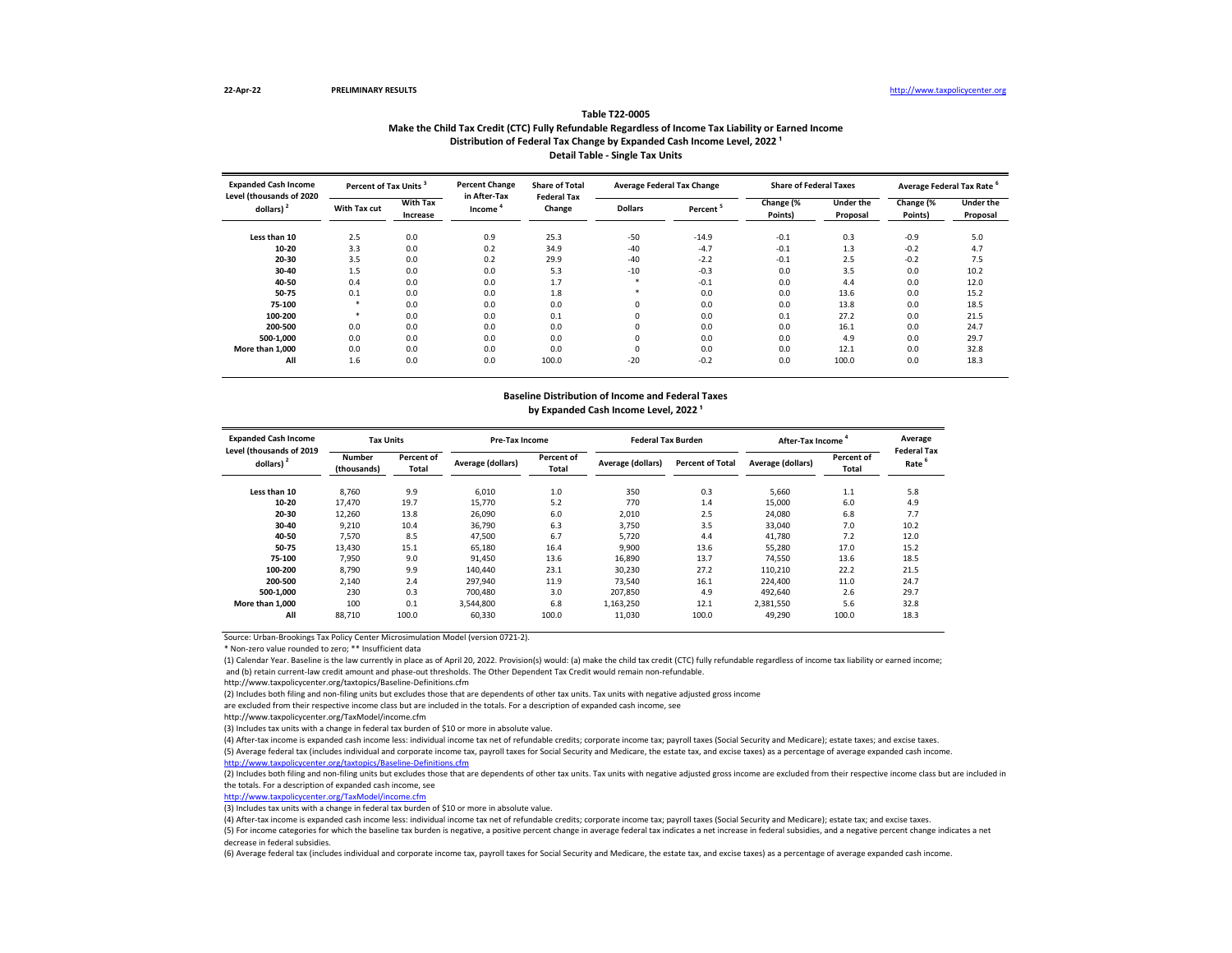### **Make the Child Tax Credit (CTC) Fully Refundable Regardless of Income Tax Liability or Earned Income Table T22-0005** Distribution of Federal Tax Change by Expanded Cash Income Level, 2022<sup>1</sup> **Detail Table - Married Tax Units Filing Jointly**

| <b>Expanded Cash Income</b><br>Level (thousands of 2020 | Percent of Tax Units <sup>3</sup> |                             | <b>Percent Change</b><br>in After-Tax | <b>Share of Total</b><br><b>Federal Tax</b> |                | <b>Average Federal Tax Change</b> | <b>Share of Federal Taxes</b> |                       | Average Federal Tax Rate |                              |
|---------------------------------------------------------|-----------------------------------|-----------------------------|---------------------------------------|---------------------------------------------|----------------|-----------------------------------|-------------------------------|-----------------------|--------------------------|------------------------------|
| dollars) $2$                                            | With Tax cut                      | <b>With Tax</b><br>Increase | Income                                | Change                                      | <b>Dollars</b> | Percent                           | Change (%<br>Points)          | Under the<br>Proposal | Change (%<br>Points)     | <b>Under the</b><br>Proposal |
| Less than 10                                            | 9.0                               | 0.0                         | 5.2                                   | 5.0                                         | $-270$         | $-143.5$                          | 0.0                           | 0.0                   | $-5.0$                   | $-1.5$                       |
| 10-20                                                   | 13.2                              | 0.0                         | 2.1                                   | 13.4                                        | $-340$         | $-129.5$                          | 0.0                           | 0.0                   | $-2.1$                   | $-0.5$                       |
| 20-30                                                   | 20.1                              | 0.0                         | 1.7                                   | 27.9                                        | $-440$         | $-100.9$                          | $-0.1$                        | 0.0                   | $-1.7$                   | 0.0                          |
| 30-40                                                   | 22.4                              | 0.0                         | 1.0                                   | 20.7                                        | $-370$         | $-46.5$                           | 0.0                           | 0.1                   | $-1.0$                   | 1.1                          |
| 40-50                                                   | 17.7                              | 0.0                         | 0.5                                   | 11.9                                        | $-240$         | $-12.1$                           | 0.0                           | 0.2                   | $-0.5$                   | 3.7                          |
| 50-75                                                   | 7.8                               | 0.0                         | 0.2                                   | 11.1                                        | $-100$         | $-1.9$                            | 0.0                           | 1.2                   | $-0.2$                   | 7.8                          |
| 75-100                                                  | 2.4                               | 0.0                         | 0.0                                   | 3.5                                         | $-30$          | $-0.3$                            | 0.0                           | 2.7                   | 0.0                      | 11.0                         |
| 100-200                                                 | 0.4                               | 0.0                         | 0.0                                   | 1.8                                         | $-10$          | 0.0                               | 0.0                           | 18.9                  | 0.0                      | 16.0                         |
| 200-500                                                 | 0.5                               | 0.0                         | 0.0                                   | 1.5                                         | $-10$          | 0.0                               | 0.1                           | 34.6                  | 0.0                      | 21.4                         |
| 500-1.000                                               | 0.5                               | $\ast$                      | 0.0                                   | 0.2                                         | $-10$          | 0.0                               | 0.0                           | 13.3                  | 0.0                      | 25.4                         |
| More than 1,000                                         |                                   | 0.0                         | 0.0                                   | 0.0                                         | $\Omega$       | 0.0                               | 0.1                           | 28.8                  | 0.0                      | 30.3                         |
| All                                                     | 5.1                               | 0.0                         | 0.1                                   | 100.0                                       | $-90$          | $-0.2$                            | 0.0                           | 100.0                 | 0.0                      | 20.7                         |

### **Baseline Distribution of Income and Federal Taxes** by Expanded Cash Income Level, 2022<sup>1</sup>

| <b>Expanded Cash Income</b><br>Level (thousands of 2019 | <b>Tax Units</b>      |                     | Pre-Tax Income    |                     | <b>Federal Tax Burden</b> |                         | After-Tax Income  | Average<br><b>Federal Tax</b> |      |
|---------------------------------------------------------|-----------------------|---------------------|-------------------|---------------------|---------------------------|-------------------------|-------------------|-------------------------------|------|
| dollars)                                                | Number<br>(thousands) | Percent of<br>Total | Average (dollars) | Percent of<br>Total | Average (dollars)         | <b>Percent of Total</b> | Average (dollars) | Percent of<br>Total           | Rate |
| Less than 10                                            | 1,050                 | 1.6                 | 5,390             | 0.0                 | 190                       | 0.0                     | 5,210             | 0.1                           | 3.5  |
| 10-20                                                   | 2.260                 | 3.5                 | 16.390            | 0.3                 | 260                       | 0.0                     | 16,130            | 0.4                           | 1.6  |
| 20-30                                                   | 3.620                 | 5.6                 | 26.490            | 0.8                 | 430                       | 0.1                     | 26.050            | 0.9                           | 1.6  |
| 30-40                                                   | 3,220                 | 5.0                 | 36,990            | 0.9                 | 790                       | 0.1                     | 36,210            | 1.2                           | 2.1  |
| 40-50                                                   | 2.830                 | 4.4                 | 47.270            | 1.0                 | 1,960                     | 0.2                     | 45,310            | 1.3                           | 4.2  |
| 50-75                                                   | 6,340                 | 9.9                 | 66.440            | 3.3                 | 5,250                     | 1.3                     | 61,190            | 3.8                           | 7.9  |
| 75-100                                                  | 7.040                 | 10.9                | 92,660            | 5.1                 | 10.190                    | 2.7                     | 82.470            | 5.7                           | 11.0 |
| 100-200                                                 | 20,540                | 31.9                | 153,160           | 24.6                | 24.500                    | 18.9                    | 128.660           | 26.0                          | 16.0 |
| 200-500                                                 | 14.130                | 22.0                | 303.540           | 33.5                | 65.070                    | 34.5                    | 238.460           | 33.2                          | 21.4 |
| 500-1.000                                               | 1.980                 | 3.1                 | 703.570           | 10.9                | 178.440                   | 13.3                    | 525.120           | 10.2                          | 25.4 |
| More than 1.000                                         | 800                   | 1.2                 | 3,173,900         | 19.7                | 960.130                   | 28.7                    | 2.213.770         | 17.4                          | 30.3 |
| All                                                     | 64,340                | 100.0               | 199,170           | 100.0               | 41.370                    | 100.0                   | 157.800           | 100.0                         | 20.8 |

Source: Urban-Brookings Tax Policy Center Microsimulation Model (version 0721-2).

\* Non-zero value rounded to zero; \*\* Insufficient data

(1) Calendar Year. Baseline is the law currently in place as of April 20, 2022. Provision(s) would: (a) make the child tax credit (CTC) fully refundable regardless of income tax liability or earned income; and (b) retain current-law credit amount and phase-out thresholds. The Other Dependent Tax Credit would remain non-refundable.

http://www.taxpolicycenter.org/taxtopics/Baseline-Definitions.cfm

(2) Includes both filing and non-filing units but excludes those that are dependents of other tax units. Tax units with negative adjusted gross income

are excluded from their respective income class but are included in the totals. For a description of expanded cash income, see

http://www.taxpolicycenter.org/TaxModel/income.cfm

(3) Includes tax units with a change in federal tax burden of \$10 or more in absolute value.

(4) After-tax income is expanded cash income less: individual income tax net of refundable credits; corporate income tax; payroll taxes (Social Security and Medicare); estate taxes; and excise taxes. (5) Average federal tax (includes individual and corporate income tax, payroll taxes for Social Security and Medicare, the estate tax, and excise taxes) as a percentage of average expanded cash income. <http://www.taxpolicycenter.org/taxtopics/Baseline-Definitions.cfm>

(2) Includes both filing and non-filing units but excludes those that are dependents of other tax units. Tax units with negative adjusted gross income are excluded from their respective income class but are included in

the totals. For a description of expanded cash income, see [http://www.taxpolicycente](http://www.taxpolicycenter.org/TaxModel/income.cfm)r.org/TaxModel/income.cfm

(3) Includes tax units with a change in federal tax burden of \$10 or more in absolute value.

(4) After-tax income is expanded cash income less: individual income tax net of refundable credits; corporate income tax; payroll taxes (Social Security and Medicare); estate tax; and excise taxes.

(5) For income categories for which the baseline tax burden is negative, a positive percent change in average federal tax indicates a net increase in federal subsidies, and a negative percent change indicates a net decrease in federal subsidies.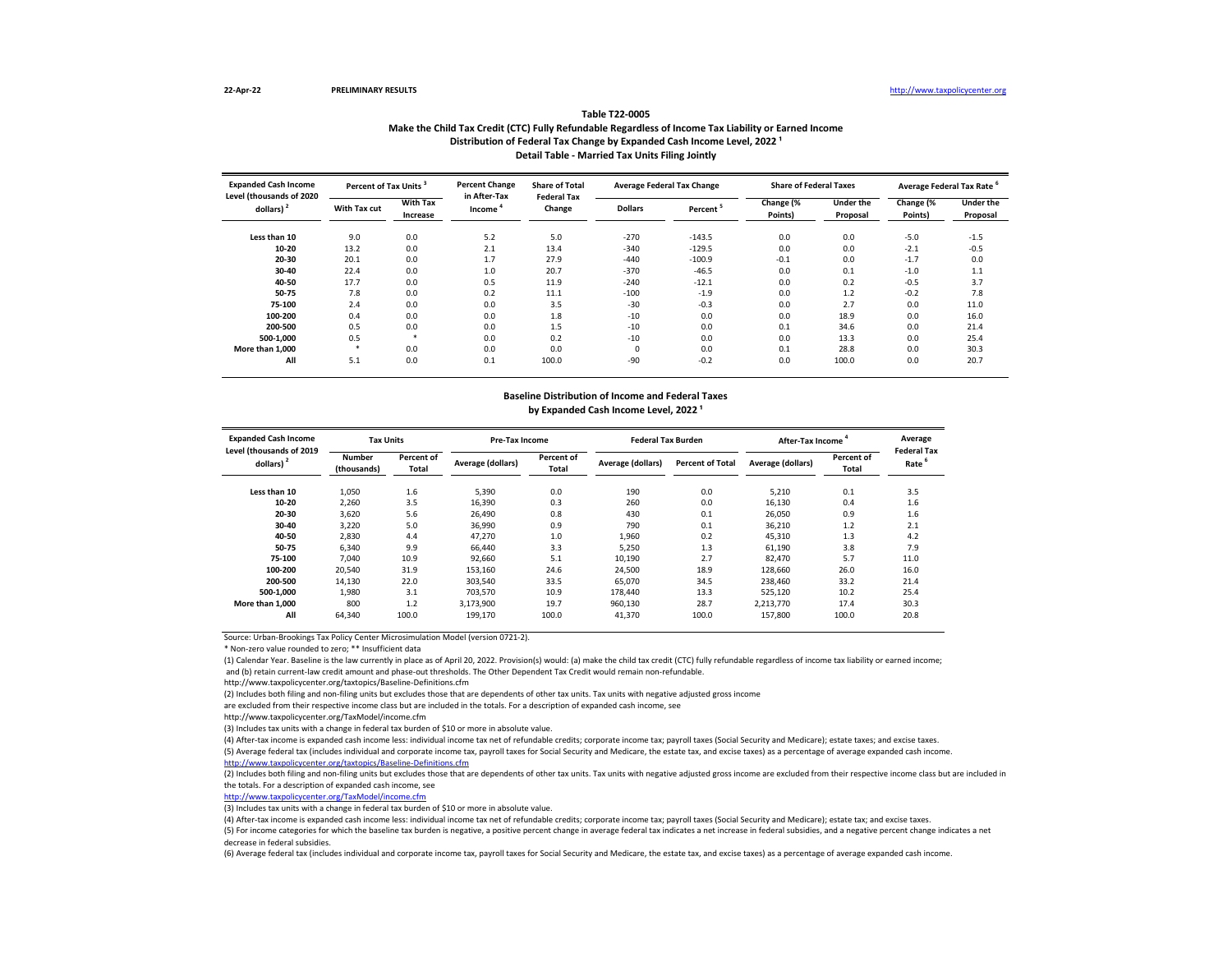### **Make the Child Tax Credit (CTC) Fully Refundable Regardless of Income Tax Liability or Earned Income Table T22-0005** Distribution of Federal Tax Change by Expanded Cash Income Level, 2022<sup>1</sup> **Detail Table - Head of Household Tax Units**

| <b>Expanded Cash Income</b><br>Level (thousands of 2020 |              | Percent of Tax Units <sup>3</sup> |                        | <b>Share of Total</b><br><b>Federal Tax</b> | <b>Average Federal Tax Change</b> |            | <b>Share of Federal Taxes</b> |                       | Average Federal Tax Rate |                              |
|---------------------------------------------------------|--------------|-----------------------------------|------------------------|---------------------------------------------|-----------------------------------|------------|-------------------------------|-----------------------|--------------------------|------------------------------|
| dollars) $2$                                            | With Tax cut | <b>With Tax</b><br>Increase       | in After-Tax<br>Income | Change                                      | <b>Dollars</b>                    | Percent    | Change (%<br>Points)          | Under the<br>Proposal | Change (%<br>Points)     | <b>Under the</b><br>Proposal |
| Less than 10                                            | 61.6         | 0.0                               | 16.5                   | 8.4                                         | $-1,350$                          | 126.4      | $-0.4$                        | $-0.7$                | $-19.0$                  | $-34.0$                      |
| 10-20                                                   | 66.3         | 0.0                               | 5.5                    | 26.4                                        | $-1,040$                          | 45.7       | $-1.4$                        | $-3.9$                | $-6.3$                   | $-20.0$                      |
| 20-30                                                   | 71.4         | 0.0                               | 2.8                    | 33.5                                        | $-810$                            | 39.1       | $-1.7$                        | $-5.6$                | $-3.0$                   | $-10.8$                      |
| 30-40                                                   | 48.7         | 0.0                               | 1.3                    | 18.0                                        | $-490$                            | $-1.477.2$ | $-0.8$                        | $-0.8$                | $-1.3$                   | $-1.2$                       |
| 40-50                                                   | 25.2         | 0.0                               | 0.5                    | 6.3                                         | $-210$                            | $-7.9$     | $-0.1$                        | 3.4                   | $-0.5$                   | 5.2                          |
| 50-75                                                   | 12.5         | 0.0                               | 0.2                    | 4.9                                         | $-100$                            | $-1.5$     | 0.5                           | 15.2                  | $-0.2$                   | 9.8                          |
| 75-100                                                  | 5.4          | 0.0                               | 0.1                    | 1.5                                         | $-50$                             | $-0.4$     | 0.7                           | 16.1                  | $-0.1$                   | 12.8                         |
| 100-200                                                 | 1.0          | 0.0                               | 0.0                    | 0.5                                         | $-10$                             | $-0.1$     | 1.7                           | 38.5                  | 0.0                      | 17.8                         |
| 200-500                                                 | 0.4          | 0.0                               | 0.0                    | 0.1                                         | $-10$                             | 0.0        | 0.8                           | 16.8                  | 0.0                      | 22.9                         |
| 500-1.000                                               |              | 0.0                               | 0.0                    | 0.0                                         | $\Omega$                          | 0.0        | 0.2                           | 4.1                   | 0.0                      | 28.8                         |
| More than 1.000                                         | 0.0          | 0.0                               | 0.0                    | 0.0                                         | $\Omega$                          | 0.0        | 0.8                           | 16.8                  | 0.0                      | 30.8                         |
| All                                                     | 32.5         | 0.0                               | 0.6                    | 100.0                                       | $-380$                            | $-4.5$     | 0.0                           | 100.0                 | $-0.6$                   | 11.9                         |

### **Baseline Distribution of Income and Federal Taxes** by Expanded Cash Income Level, 2022<sup>1</sup>

| <b>Expanded Cash Income</b><br>Level (thousands of 2019 | <b>Tax Units</b>      |                     | <b>Pre-Tax Income</b> |                     | <b>Federal Tax Burden</b> |                         | After-Tax Income  |                            | Average<br><b>Federal Tax</b> |
|---------------------------------------------------------|-----------------------|---------------------|-----------------------|---------------------|---------------------------|-------------------------|-------------------|----------------------------|-------------------------------|
| dollars) <sup>2</sup>                                   | Number<br>(thousands) | Percent of<br>Total | Average (dollars)     | Percent of<br>Total | Average (dollars)         | <b>Percent of Total</b> | Average (dollars) | Percent of<br><b>Total</b> | Rate                          |
| Less than 10                                            | 540                   | 2.4                 | 7,140                 | 0.2                 | $-1,070$                  | $-0.3$                  | 8,210             | 0.3                        | $-15.0$                       |
| 10-20                                                   | 2,210                 | 9.8                 | 16.600                | 2.3                 | $-2.270$                  | $-2.6$                  | 18,870            | 3.0                        | $-13.7$                       |
| 20-30                                                   | 3,610                 | 15.9                | 26.730                | 6.1                 | $-2.070$                  | $-3.8$                  | 28.790            | 7.6                        | $-7.7$                        |
| 30-40                                                   | 3,220                 | 14.2                | 37.040                | 7.6                 | 30                        | 0.1                     | 37,000            | 8.7                        | 0.1                           |
| 40-50                                                   | 2,570                 | 11.4                | 47.470                | 7.8                 | 2,690                     | 3.5                     | 44,780            | 8.4                        | 5.7                           |
| 50-75                                                   | 4,450                 | 19.7                | 65,080                | 18.4                | 6.470                     | 14.8                    | 58,610            | 19.0                       | 9.9                           |
| 75-100                                                  | 2,580                 | 11.4                | 91,120                | 14.9                | 11.700                    | 15.5                    | 79.420            | 14.9                       | 12.8                          |
| 100-200                                                 | 2,880                 | 12.7                | 139.690               | 25.6                | 24.900                    | 36.8                    | 114,800           | 24.1                       | 17.8                          |
| 200-500                                                 | 490                   | 2.2                 | 280.980               | 8.7                 | 64.260                    | 16.1                    | 216.720           | 7.7                        | 22.9                          |
| 500-1.000                                               | 40                    | 0.2                 | 701.210               | 1.7                 | 201.670                   | 3.9                     | 499.540           | 1.4                        | 28.8                          |
| More than 1.000                                         | 20                    | 0.1                 | 5,872,500             | 6.5                 | 1,805,620                 | 16.1                    | 4,066,870         | 5.1                        | 30.8                          |
| All                                                     | 22,650                | 100.0               | 69.380                | 100.0               | 8.610                     | 100.0                   | 60.770            | 100.0                      | 12.4                          |

Source: Urban-Brookings Tax Policy Center Microsimulation Model (version 0721-2).

\* Non-zero value rounded to zero; \*\* Insufficient data

(1) Calendar Year. Baseline is the law currently in place as of April 20, 2022. Provision(s) would: (a) make the child tax credit (CTC) fully refundable regardless of income tax liability or earned income; and (b) retain current-law credit amount and phase-out thresholds. The Other Dependent Tax Credit would remain non-refundable.

http://www.taxpolicycenter.org/taxtopics/Baseline-Definitions.cfm

(2) Includes both filing and non-filing units but excludes those that are dependents of other tax units. Tax units with negative adjusted gross income

are excluded from their respective income class but are included in the totals. For a description of expanded cash income, see

http://www.taxpolicycenter.org/TaxModel/income.cfm

(3) Includes tax units with a change in federal tax burden of \$10 or more in absolute value.

(4) After-tax income is expanded cash income less: individual income tax net of refundable credits; corporate income tax; payroll taxes (Social Security and Medicare); estate taxes; and excise taxes. (5) Average federal tax (includes individual and corporate income tax, payroll taxes for Social Security and Medicare, the estate tax, and excise taxes) as a percentage of average expanded cash income. <http://www.taxpolicycenter.org/taxtopics/Baseline-Definitions.cfm>

(2) Includes both filing and non-filing units but excludes those that are dependents of other tax units. Tax units with negative adjusted gross income are excluded from their respective income class but are included in the totals. For a description of expanded cash income, see

[http://www.taxpolicycente](http://www.taxpolicycenter.org/TaxModel/income.cfm)r.org/TaxModel/income.cfm

(3) Includes tax units with a change in federal tax burden of \$10 or more in absolute value.

(4) After-tax income is expanded cash income less: individual income tax net of refundable credits; corporate income tax; payroll taxes (Social Security and Medicare); estate tax; and excise taxes.

(5) For income categories for which the baseline tax burden is negative, a positive percent change in average federal tax indicates a net increase in federal subsidies, and a negative percent change indicates a net decrease in federal subsidies.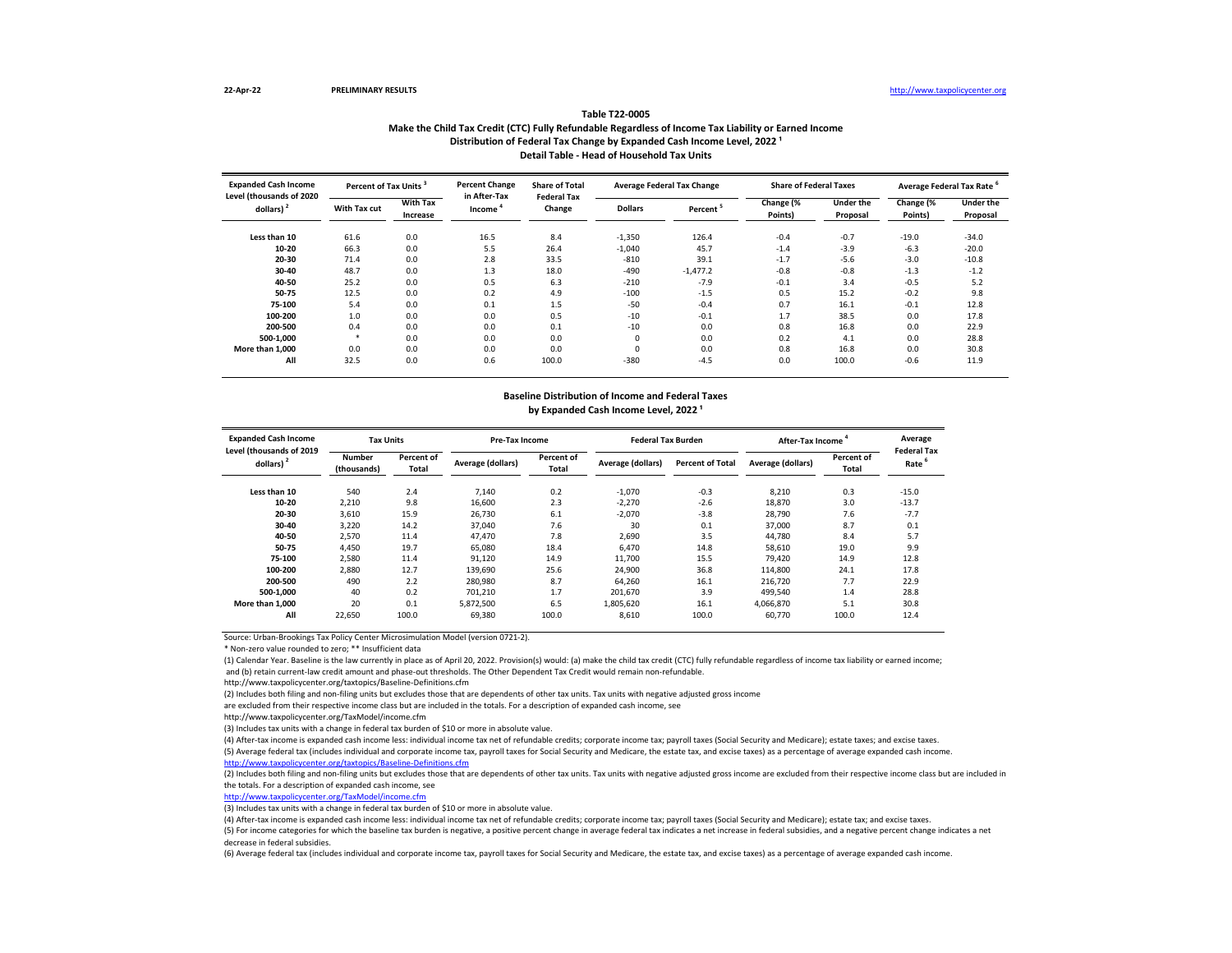### **Make the Child Tax Credit (CTC) Fully Refundable Regardless of Income Tax Liability or Earned Income Table T22-0005** Distribution of Federal Tax Change by Expanded Cash Income Level, 2022<sup>1</sup> **Detail Table - Tax Units with Children**

| <b>Expanded Cash Income</b><br>Level (thousands of 2020 | Percent of Tax Units <sup>3</sup> |                             | <b>Percent Change</b><br>in After-Tax | <b>Share of Total</b><br><b>Federal Tax</b> |                | <b>Average Federal Tax Change</b> | <b>Share of Federal Taxes</b> |                       | Average Federal Tax Rate <sup>6</sup> |                              |
|---------------------------------------------------------|-----------------------------------|-----------------------------|---------------------------------------|---------------------------------------------|----------------|-----------------------------------|-------------------------------|-----------------------|---------------------------------------|------------------------------|
| dollars) $2$                                            | With Tax cut                      | <b>With Tax</b><br>Increase | Income                                | Change                                      | <b>Dollars</b> | Percent                           | Change (%<br>Points)          | Under the<br>Proposal | Change (%<br>Points)                  | <b>Under the</b><br>Proposal |
| Less than 10                                            | 72.3                              | 0.0                         | 19.9                                  | 9.1                                         | $-1,650$       | 146.4                             | $-0.1$                        | $-0.2$                | $-23.0$                               | $-38.8$                      |
| 10-20                                                   | 69.0                              | 0.0                         | 5.8                                   | 22.6                                        | $-1,090$       | 46.7                              | $-0.2$                        | $-0.7$                | $-6.6$                                | $-20.7$                      |
| 20-30                                                   | 71.2                              | 0.0                         | 3.4                                   | 31.2                                        | $-970$         | 48.0                              | $-0.3$                        | $-1.0$                | $-3.6$                                | $-11.2$                      |
| 30-40                                                   | 51.2                              | 0.0                         | 1.6                                   | 17.4                                        | $-600$         | 979.4                             | $-0.2$                        | $-0.2$                | $-1.6$                                | $-1.8$                       |
| 40-50                                                   | 33.1                              | 0.0                         | 0.8                                   | 7.7                                         | $-350$         | $-15.9$                           | $-0.1$                        | 0.4                   | $-0.7$                                | 3.9                          |
| 50-75                                                   | 15.8                              | 0.0                         | 0.3                                   | 6.7                                         | $-160$         | $-2.6$                            | 0.0                           | 2.5                   | $-0.3$                                | 9.3                          |
| 75-100                                                  | 6.3                               | 0.0                         | 0.1                                   | 2.0                                         | $-70$          | $-0.6$                            | 0.0                           | 3.6                   | $-0.1$                                | 12.4                         |
| 100-200                                                 | 1.0                               | 0.0                         | 0.0                                   | 0.9                                         | $-10$          | $-0.1$                            | 0.2                           | 19.2                  | 0.0                                   | 17.1                         |
| 200-500                                                 | 0.8                               | 0.0                         | 0.0                                   | 0.5                                         | $-10$          | 0.0                               | 0.3                           | 33.6                  | 0.0                                   | 22.1                         |
| 500-1.000                                               | 0.9                               | $\ast$                      | 0.0                                   | 0.1                                         | $-10$          | 0.0                               | 0.1                           | 13.5                  | 0.0                                   | 26.0                         |
| More than 1.000                                         | $\ast$                            | 0.0                         | 0.0                                   | 0.0                                         |                | 0.0                               | 0.3                           | 29.1                  | 0.0                                   | 30.6                         |
| All                                                     | 23.5                              | 0.0                         | 0.3                                   | 100.0                                       | $-320$         | $-1.0$                            | 0.0                           | 100.0                 | $-0.2$                                | 19.9                         |

# **Baseline Distribution of Income and Federal Taxes**

## by Expanded Cash Income Level, 2022<sup>1</sup>

| <b>Expanded Cash Income</b><br>Level (thousands of 2019 | <b>Tax Units</b>             |                     | Pre-Tax Income    |                     | <b>Federal Tax Burden</b> |                         | After-Tax Income  |                     | Average<br><b>Federal Tax</b> |
|---------------------------------------------------------|------------------------------|---------------------|-------------------|---------------------|---------------------------|-------------------------|-------------------|---------------------|-------------------------------|
| dollars) $2$                                            | <b>Number</b><br>(thousands) | Percent of<br>Total | Average (dollars) | Percent of<br>Total | Average (dollars)         | <b>Percent of Total</b> | Average (dollars) | Percent of<br>Total | Rate                          |
| Less than 10                                            | 900                          | 1.8                 | 7,150             | 0.1                 | $-1,130$                  | $-0.1$                  | 8,270             | 0.1                 | $-15.7$                       |
| 10-20                                                   | 3.400                        | 6.6                 | 16.510            | 0.7                 | $-2,330$                  | $-0.5$                  | 18.840            | 1.0                 | $-14.1$                       |
| 20-30                                                   | 5.250                        | 10.2                | 26.650            | 1.7                 | $-2.020$                  | $-0.7$                  | 28.670            | 2.3                 | $-7.6$                        |
| 30-40                                                   | 4,750                        | 9.2                 | 36,950            | 2.2                 | $-60$                     | 0.0                     | 37,010            | 2.7                 | $-0.2$                        |
| 40-50                                                   | 3,570                        | 7.0                 | 47.410            | 2.1                 | 2.220                     | 0.5                     | 45.190            | 2.5                 | 4.7                           |
| 50-75                                                   | 6.720                        | 13.1                | 65,400            | 5.5                 | 6.220                     | 2.6                     | 59,180            | 6.2                 | 9.5                           |
| 75-100                                                  | 5,000                        | 9.7                 | 92.070            | 5.7                 | 11.460                    | 3.5                     | 80.620            | 6.3                 | 12.4                          |
| 100-200                                                 | 11,860                       | 23.1                | 152.150           | 22.4                | 25,960                    | 19.0                    | 126.180           | 23.3                | 17.1                          |
| 200-500                                                 | 8.030                        | 15.6                | 303.960           | 30.3                | 67.070                    | 33.2                    | 236.890           | 29.6                | 22.1                          |
| 500-1.000                                               | 1,180                        | 2.3                 | 705.100           | 10.4                | 183,560                   | 13.4                    | 521,540           | 9.6                 | 26.0                          |
| More than 1.000                                         | 490                          | 1.0                 | 3,132,560         | 19.0                | 957,400                   | 28.8                    | 2,175,160         | 16.5                | 30.6                          |
| All                                                     | 51.400                       | 100.0               | 156.600           | 100.0               | 31.540                    | 100.0                   | 125.060           | 100.0               | 20.1                          |

Source: Urban-Brookings Tax Policy Center Microsimulation Model (version 0721-2).

\* Non-zero value rounded to zero; \*\* Insufficient data

Note: Tax units with children are those claiming an exemption for children at home or away from home or with children qualifying for the Child Tax Credit or EITC.

(1) Calendar Year. Baseline is the law currently in place as of April 20, 2022. Provision(s) would: (a) make the child tax credit (CTC) fully refundable regardless of income tax liability or earned income; and (b) retain current-law credit amount and phase-out thresholds. The Other Dependent Tax Credit would remain non-refundable.

http://www.taxpolicycenter.org/taxtopics/Baseline-Definitions.cfm

(2) Includes both filing and non-filing units but excludes those that are dependents of other tax units. Tax units with negative adjusted gross income

are excluded from their respective income class but are included in the totals. For a description of expanded cash income, see

http://www.taxpolicycenter.org/TaxModel/income.cfm

(3) Includes tax units with a change in federal tax burden of \$10 or more in absolute value.

(4) After-tax income is expanded cash income less: individual income tax net of refundable credits; corporate income tax; payroll taxes (Social Security and Medicare); estate taxes; and excise taxes. (5) Average federal tax (includes individual and corporate income tax, payroll taxes for Social Security and Medicare, the estate tax, and excise taxes) as a percentage of average expanded cash income. <http://www.taxpolicycenter.org/taxtopics/Baseline-Definitions.cfm>

(2) Includes both filing and non-filing units but excludes those that are dependents of other tax units. Tax units with negative adjusted gross income are excluded from their respective income class but are included in the totals. For a description of expanded cash income, see

[http://www.taxpolicycent](http://www.taxpolicycenter.org/TaxModel/income.cfm)er.org/TaxModel/income.cfm

(3) Includes tax units with a change in federal tax burden of \$10 or more in absolute value.

(4) After-tax income is expanded cash income less: individual income tax net of refundable credits; corporate income tax; payroll taxes (Social Security and Medicare); estate tax; and excise taxes. (5) For income categories for which the baseline tax burden is negative, a positive percent change in average federal tax indicates a net increase in federal subsidies, and a negative percent change indicates a net decrease in federal subsidies.